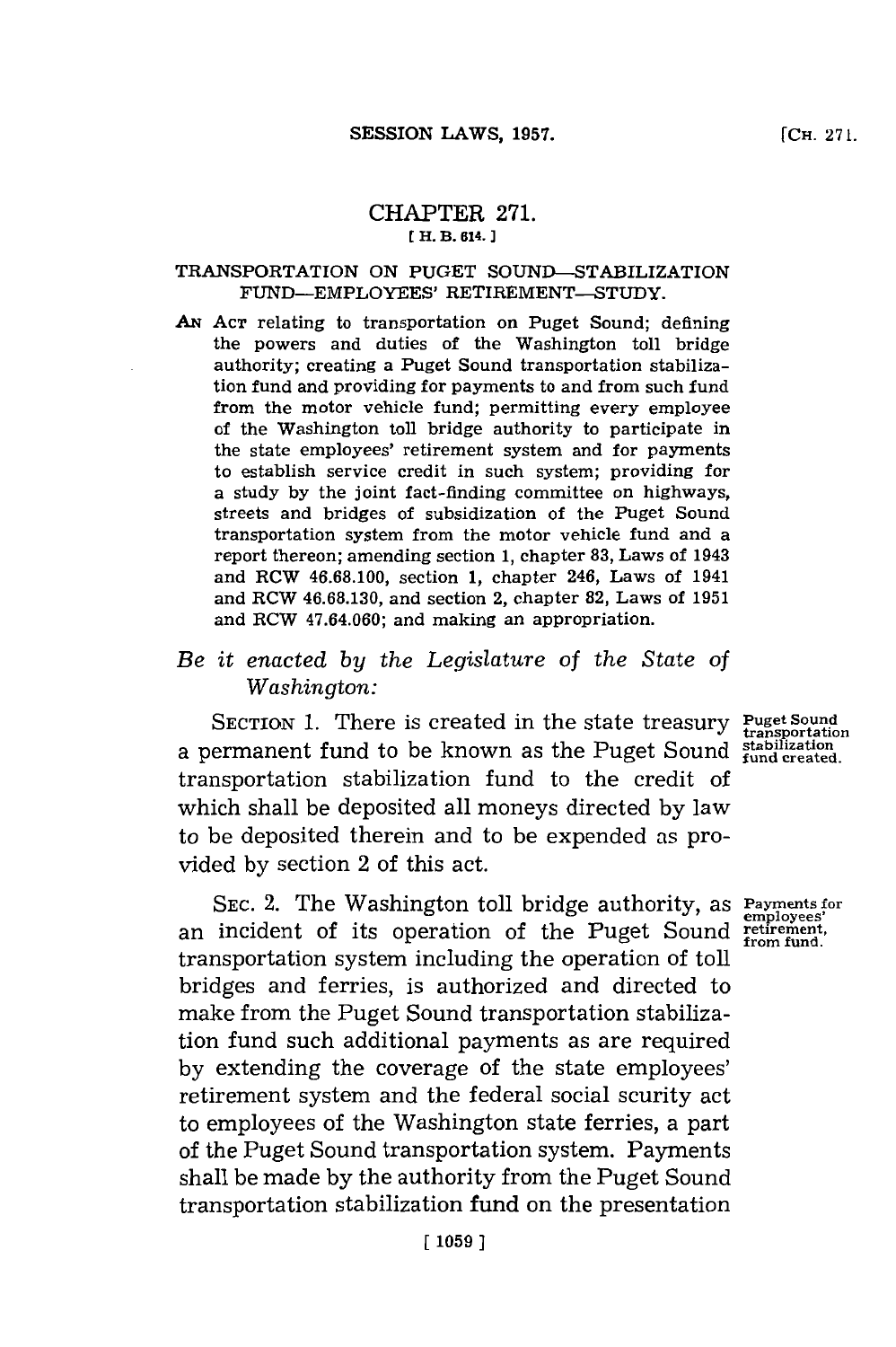**CH. 271.1**

CH. **71.1SESSION.** LAWS, **1957.**

of vouchers duly processed and approved **by** the authority.

**Allocation of in motor ve-**

**amend4..0 SEC. 3.** Section **1,** chapter **83,** Laws of 1943 and RCW **46.68.100** are each amended to read as follows:

> From the net tax amount in the motor vehicle fund there shall be paid sums as follows:

> **(1)** To the Puget Sound transportation stabilization fund sums equal to three-fourths of one percent of the net tax amount to be paid monthly as the same accrues;

> (2) To the cities and towns of the state sums equal to fifteen percent of the remainder of the net tax amount to be paid monthly as the same accrues;

> **(3)** To the counties of the state sums equal to forty-one and one-half percent of the remainder of the net tax amount to be paid monthly as the same accrues.

> Nothing in this section or in RCW **46.68.090** or **46.68.130** shall be construed so as to violate any terms or conditions contained in any highway construction bond issues now or hereafter authorized **by** statute and whose payment is **by** such statute pledged to be paid from any excise taxes on motor vehicle funds. **Note: See also section 10, chapter 175, Laws of 1957.**

RCW 46.68.130 **SEC. 4. Section 1, chapter 246, Laws of 1941 and** RCW **46.68. 130** are each amended to read as follows:

> The net tax amount not deducted or distributed **fund.** in the manner provided **by** RCW **46.68.090, 46.68.100, 46.68.110, 46.68.120** and section **3** of this amendatory act, and all moneys accruing to the motor vehicle fund from any other source, less such sums as are expended pursuant to proper appropriation for costs of collection and administration thereof, shall be expended **by** the department of highways, subject to proper appropriation and reappropriation, for state highways and other proper department of highways purposes.

> > **Note: See also section 3, chapter 105, Laws of 1957.**

**Expenditure**<br>of balance of<br>motor vehicle<br>fund.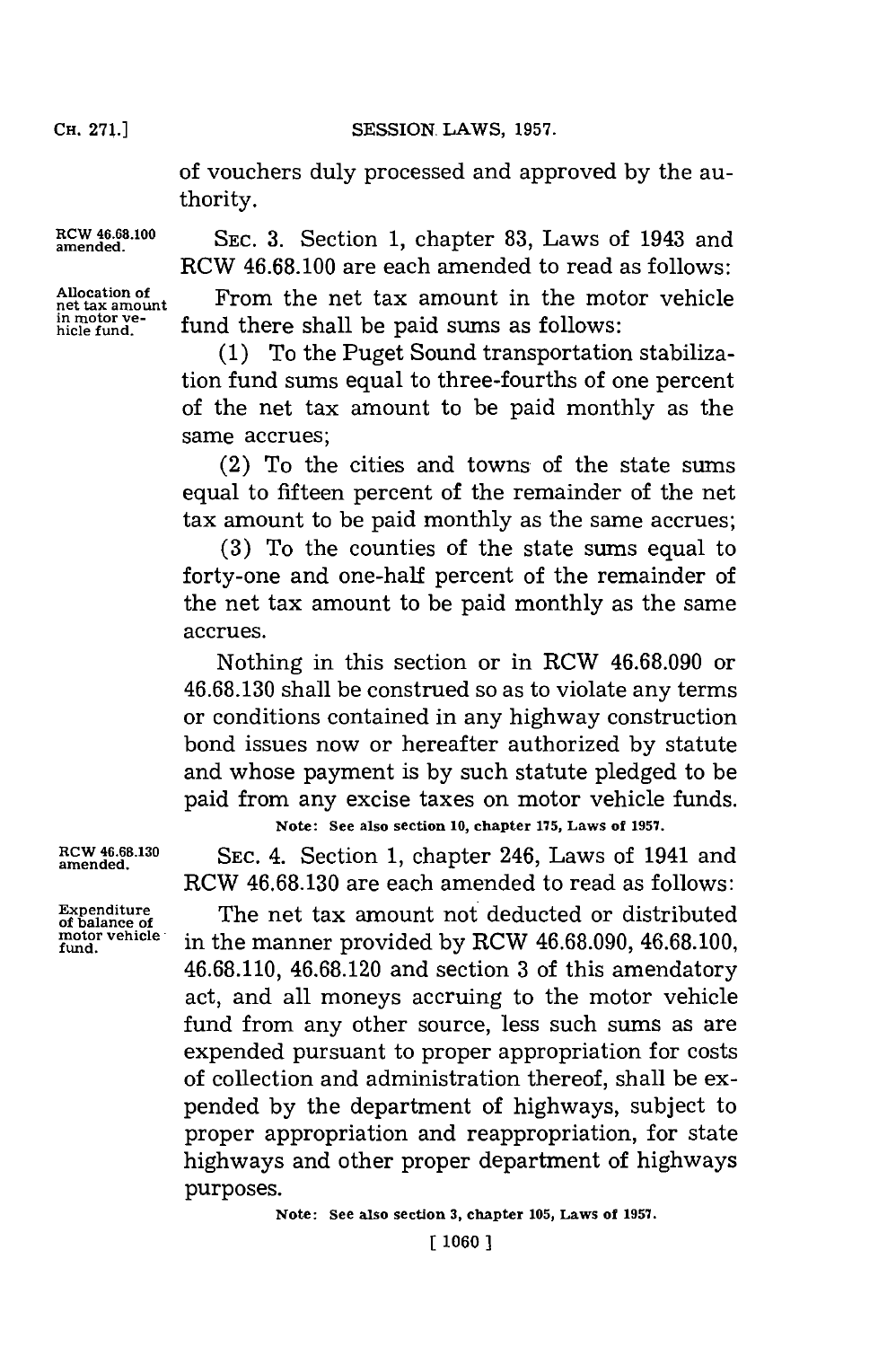**SEC. 5.** Any funds credited to the Puget Sound transportation stabilization fund and remaining unexpended at the expiration of each biennium shall revert to the motor vehicle fund.

**SEC. 6.** Subject to the provisions of chapter 41.40 RCW every employee of the Washington toll bridge authority shall become a member of the state einployees' retirement system. The Washington toll bridge authority shall pay into the state retirement system the required employer's contributions for each employee for the period beginning April **1,** 1949 or from the time he became eligible for membership. Each eligible member shall receive credit for all of his former service from the beginning of his employment on ferries, wharves, or terminals acquired, leased or constructed **by** or for the Washington toll bridge authority. Satisfactory proof of service with previous employer shall be furnished the state employees' retirement board **by** employee.

SEC. 7. Section 5, chapter 148, Laws of 1949 as **RCW 47.64.060** amended **by** section 2, chapter **82,** Laws of **1951,** and RCW 47.64.060 are each amended to read as follows:

**All** employees engaged in the operation of ferries **Federal social** acquired by the authority shall remain subject to the federal social security act and shall be under the state employees' retirement act. The authority shall make such deductions from salaries of employees and contributions from revenues of the authority as shall be necessary to qualify such employees for benefits under the federal social security act; and the appropriate officials are authorized to contract with the secretary of health, education and welfare to effect such coverage.

SEC. 8. Any employer's contribution required to establish employees' credit for former service under section 6, shall be paid by the Washington toll bridge  $\frac{-Ra}{able}$ . authority in such amount as will entitle the employee

 $Employer's$ contribution **oyees' ervice** -Rate pay-

**Unexpended sum in fund reverts to motor vehicle fund.**

**Employees to be members of state em- ployees' retirement system- Credit for former service.**